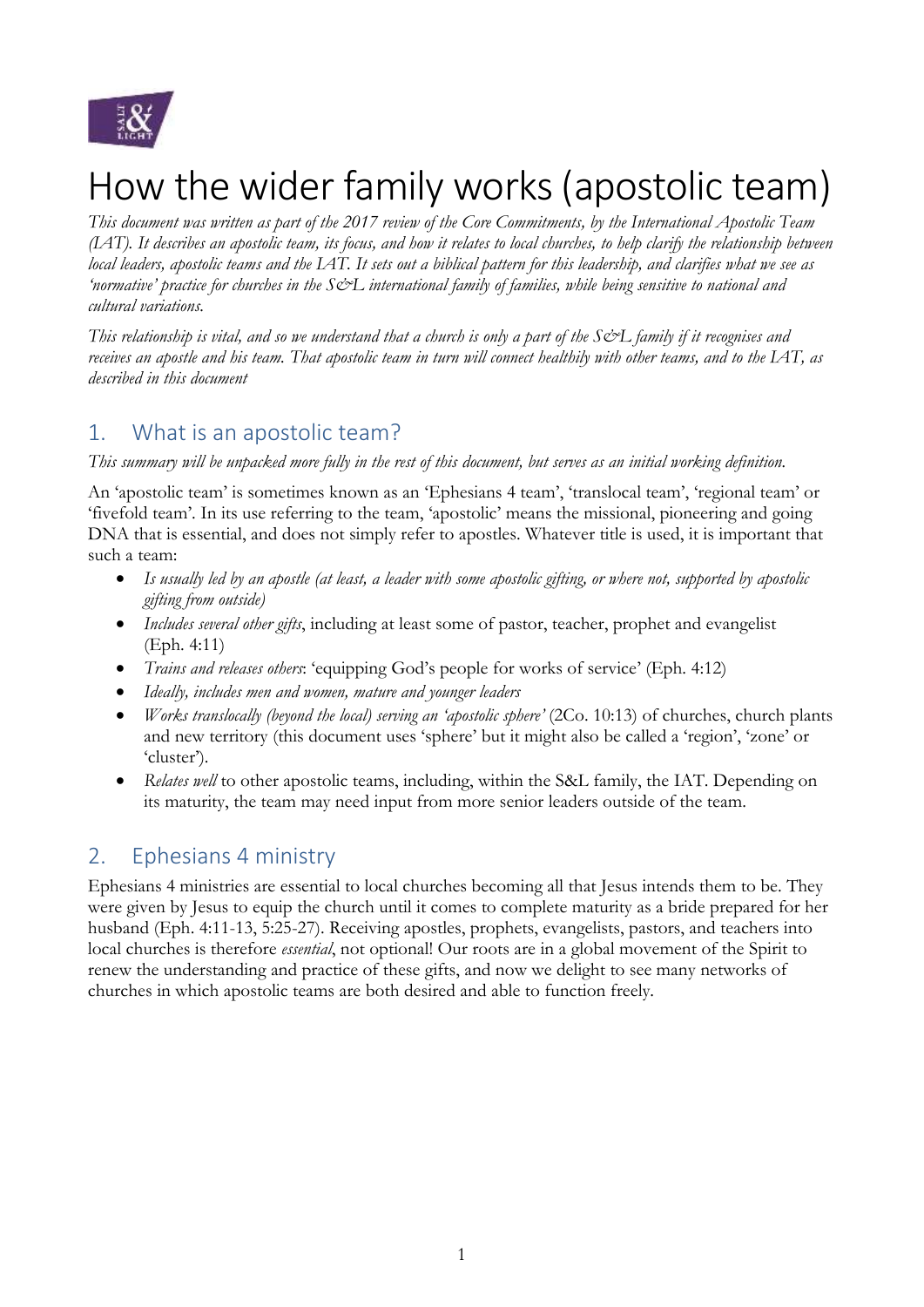## (a) Six priorities

As we read the NT descriptions of apostolic teams, we see they fulfil a number of key functions:

#### 1. **Extension**

- a. Continually stimulating the call to mission
- b. Leading in breakthrough and preaching the Gospel in new settings
- c. Supporting churches in evangelism, church planting, and missional initiatives

#### 2. **Supernatural impartation**

- a. Ensuring local churches continue to pursue and experience Spirit-filled supernatural life
- b. Imparting and helping others experience the power of God

#### 3. **Foundation-laying**

- a. Helping Christians become mature (baptising, filling with the Spirit, deliverance, etc.)
- b. Establishing people *together* in Christ as church communities
- c. Helping laying doctrinal, relational and vision foundations, through teaching and envisioning
- d. Reviewing what is in place and what is missing, and attending to lacks and weaknesses
- e. Advice at key points of development

#### 4. **Leadership training and appointment**

- a. Helping identify and then appointing elders
- b. Helping identify and train future leaders

#### **5. Problem-solving**

- a. Supporting churches through problems, e.g. relational, sin or vision
- b. Guarding against false teaching and helping with doctrinal disagreement
- c. Regular engagement with the leader, local team and church, not just crisis management

#### 6. **Promoting unity**

- a. Intervening in relational difficulties that are unable to be resolved locally
- b. Concern for relationships with the wider church and its leaders

We often use a simple arrow graphic to teach these points, highlighting that extension and impartation of the supernatural should be at the leading edge. While apostolic teams will vary in their sphere of work (for example, are they working in a nation with an established church, or in a pioneering situation), all apostolic teams will have a concern to create a movement of healthy, growing, missional churches, not simply sustain and support existing churches.

# (b) Keeping a balance

- **Apostolic and pastoral:** We have to keep a healthy combination of the development of local churches and the call beyond. At one extreme we could simply be caring for existing churches; at the other, we could become simply a missionary movement, with no care for existing leaders and churches. We have a concern of caring for local churches and their leaders, while also maintaining a constant concern for 'regions beyond' (Romans 15). We see this in the ministry of Paul, who was always thinking about the call beyond, as well as providing ongoing support for the churches that had already been established.
- **Inspired and coordinated activity:** We see Paul sending others into churches, as well as asking churches to receive certain people to come and labour among them. There was a continuous flow of people ministering in and through churches, not in a disorganised way but with coordinated efforts of the team. He was strategic, yet open to the Holy Spirit at times disturbing and redirecting his plans. Liaising with local elders, apostolic teams may coordinate activities, including helping determine what is needed and then sending various ministries and teams into churches; coordinating mission and extension activity to stimulate and train leaders; travelling with emerging leaders, like Timothy and Titus, for further training.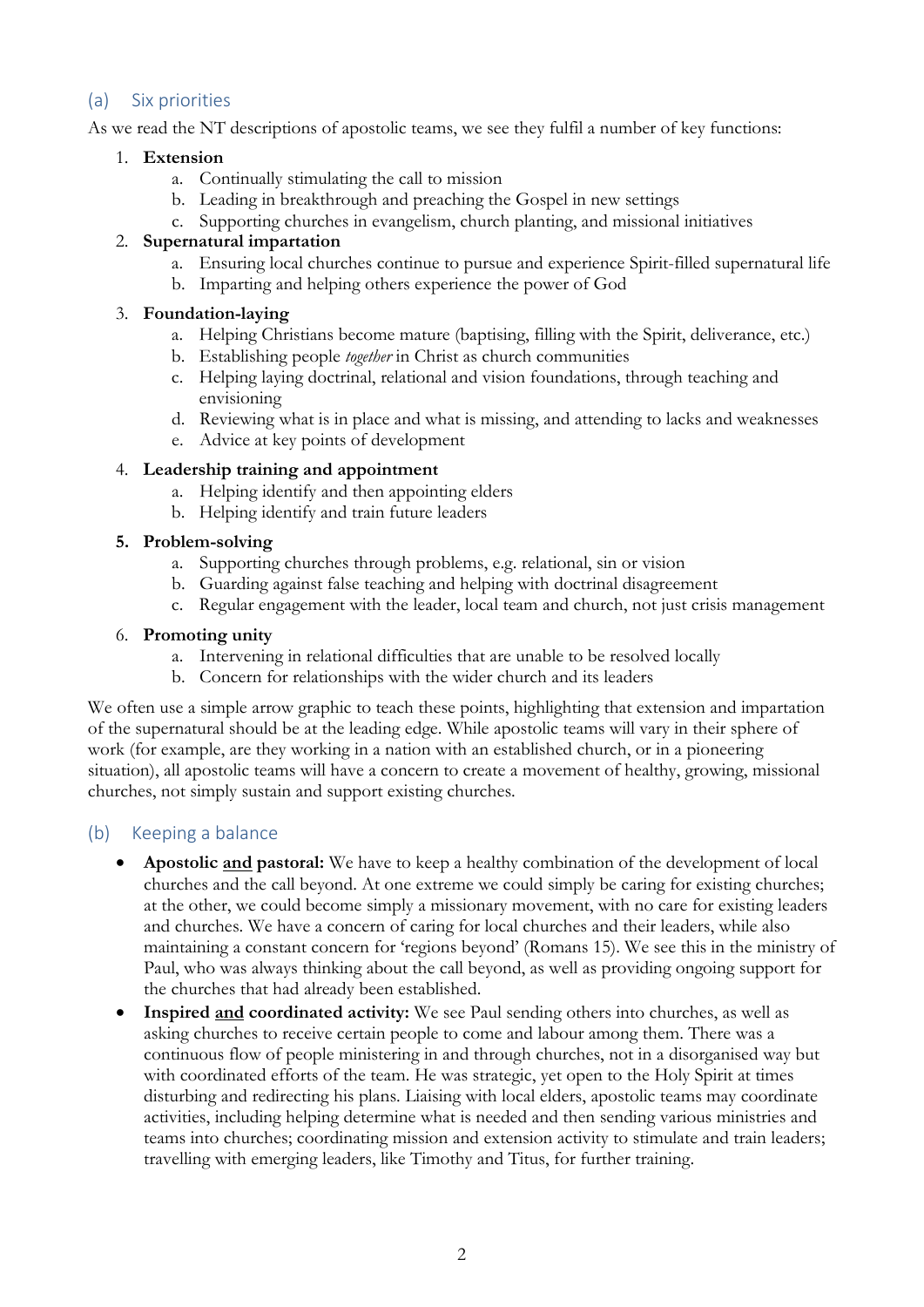# 3. Relationship is key

While some would label us a network, our core vision is to be 'a family on mission'. Networks can tend to function on a more organizational level, while we desire and pursue relationships and 'family', because we see that *everything in the Body of Christ is relational*. Paul had a constant desire to build people together in family relationships because he understood God's design for his people (Col. 2:1-4; Eph. 1:9, 2:19-22, 3:3-9).

Therefore, there was always team as Paul travelled! There seemed to be core people closely joined and working together, as well as others who were involved in short term assignments. We see women working alongside men in these teams, along with younger trainees.

# (a) Appointed and joined by God

The NT gives insight to how apostolic teams and local churches relate. A key issue is a strong sense of divine relational connection ('joining') that allows the various teams to interact in a healthy way even over sometimes challenging issues.

The phrase "the apostles and the elders" occurs several times in the NT, perhaps most importantly in Acts 15, where apostles and elders met to consider difficult theological and practical issues arising from the unexpected extension of their mission. As churches are established, translocal teams continue to work together with churches and leaders to solve problems, understand God's agenda for each church and pursue the wider mission. (In our generation, similar issues arising from mission might include how we deal with churches forming among Muslim Background Believers, or how we incorporate new Christians in existing same-sex relationships and with children. African churches already grapple with difficult issues where polygamous families come to faith.)

The local church views the apostolic team not as ministry partners or special guests, but as fathers and mothers from whom they receive God's authority and care. The apostolic team cares deeply for the churches, as fathers and mothers, with a posture of 'your good at my expense'. The apostolic team does not 'lord it over' or dictate to the local church, while the local church seeks to submit to the godly leadership being offered.

It is sometimes asked who is *really* the final authority in the local church – the elders or the apostolic team? In the NT, some strong statements from apostles and their teams reveal a direct authority in the local church (3Jn 9-10; 1Cor. 4:14-21; 2Cor. 11:28, 13:10), which the apostles sometimes exercised by addressing letters, not just to local church leaders, but directly to the whole local church. However, this apostolic authority prefers to appeal rather than to command (2Cor. 4:2), because the goal is really a partnership in ministry. If we ask who is *really* in charge, it's rather like asking whether a child needs a mother or a father! Rather, we value both and keep working relationally to arrive at a point of unity.

How are apostolic teams appointed? Where the team were involved in planting or adopting the church relationship will be strong, and the question is straightforwardly answered. When circumstances require that a new team gets involved with a church, or there are significant changes of personnel in either team, it is important that there is fresh agreement to walk together. The principles and attitudes described below (section 4) and in the document *Adopting Churches into the Family* will also help us.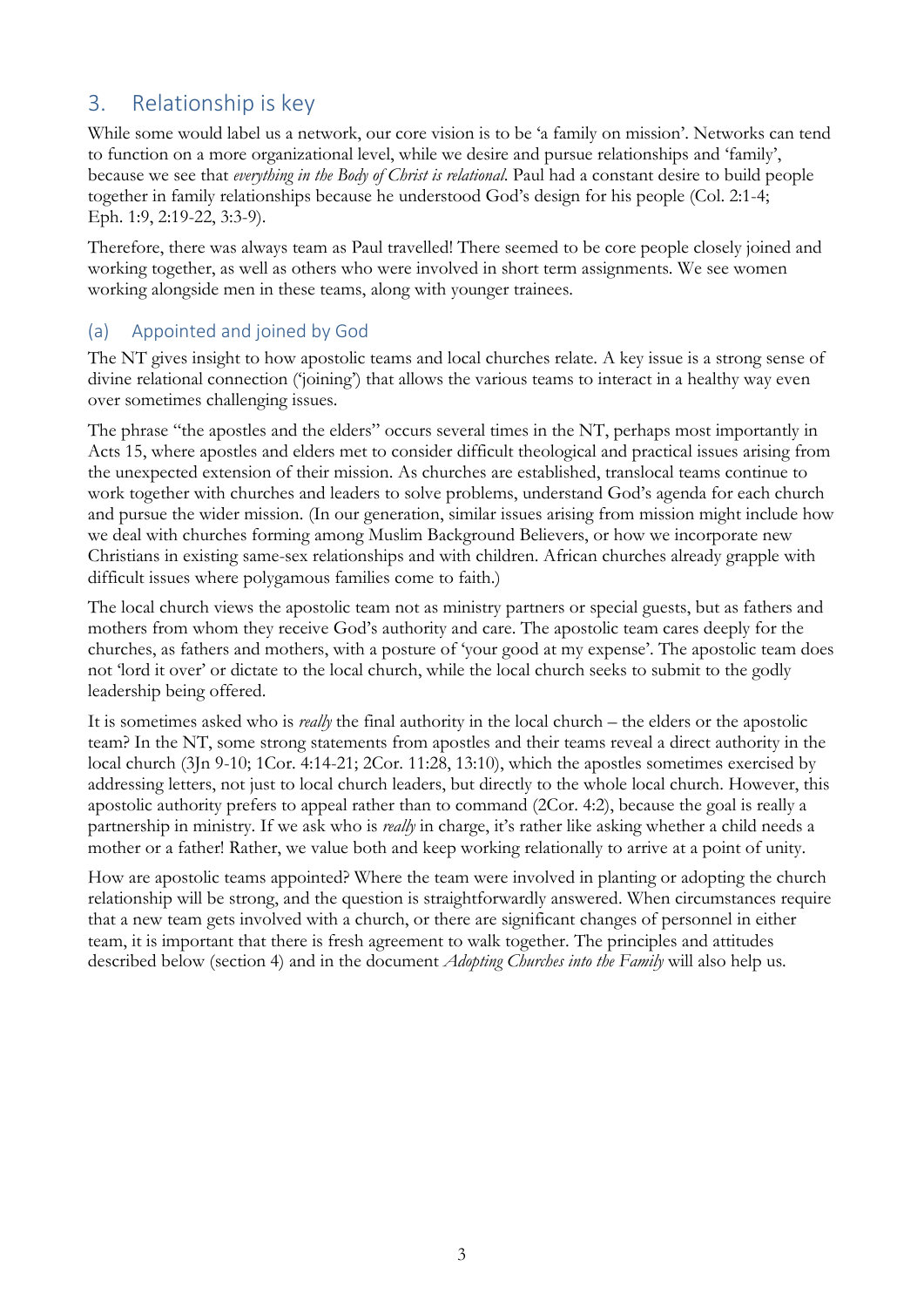# (b) A maturing relationship

In 1Co 4:15 Paul speaks of the apostle as a fathering ministry, working alongside the church leadership to bring maturity in leadership. Rather like a 'parent', his goal was to bring the 'child' to maturity. Paul's relationship with Timothy *continued* even as Timothy went to lead Ephesus, a significant apostolic base.

The apostolic is therefore not a 'super-elder' or episcopal 'bishop', but an equipping ministry who comes in and impacts churches, then leaves them to work it out. (This is a challenge in our generation, where instant communication means that elders can become overly dependent on apostolic teams, and so not grow to maturity in God.)

Apostolic teams are formed to serve local churches, either for an occasion, for a specific task or over an extended period of time. We are not looking for a one-size-fits-all model, but to find the mind of God for a particular church or mission.

In particular, the ministry needs of churches vary according the life-stage of that church:

- 1. *A new plant* needs much more regular and on-the-ground investment and foundation-laying.
- 2. *A developing church* needs elders to be appointed and trained to take proper responsibility.
- 3. *A mature church* needs ongoing provocation to 'think big' and to release resources to others.
- 4. *A church in transition* needs more support, training of new leaders, fresh attention to foundations.
- 5. *A church in difficulty* needs careful and practical help to find a way through its problems.

#### (c) Relationship between generations

In NT teams we see emerging leaders (e.g. Timothy, Titus, Mark) working alongside more established leaders (e.g. Paul, Barnabas). This inter-generational working is vital for training, for multiplication and for succession. There are several attitudes that will make it effective:

- 1. As in natural families, older leaders must be eager to *train and release* sons and daughters, entrusting to them what God has given. They want their children to grow and develop.
- 2. Younger leaders must understand *stewardship*. Leaders are stewards, but God is the owner (Mt. 20:8; Lk. 12:42, 16:1-8; Tit. 1:7). Every generation continues the stewardship God has given the previous generations, and has a dual purpose: to serve God's calling for their own generation (Acts 13:36), and to pass on the stewardship to the next generation (Ps. 145:4; Eph. 3:21).
- 3. We must continually talk together, asking *what should be changed, and what must not*. God's mission does not change. While methods, function, and leaders may change, each generation is responsible to move God's mission forward.

# 4. How do we work in our family of churches?

In this section we look first at some key attitudes in our relationships. We then look at how apostolic teams and elders work together to find agreement, and how we work across our international family.

# (a) Principles

Firstly, how do we want the family to operate normally?

- We want to be more than just friends we want to foster family relationships that do each other good.
- We want to relate honestly and openly, in order to create a culture of care, challenge and change.
- We are determined to be accountable, receiving each other such that 'iron sharpens iron'.
- We believe that *"every Pastor needs a pastor"* (i.e. every senior leader also needs to receive personal oversight and care).
- We believe that every church needs to relate well to an apostolic team.
- We value diversity but also want a measure of common purpose, practices and priorities.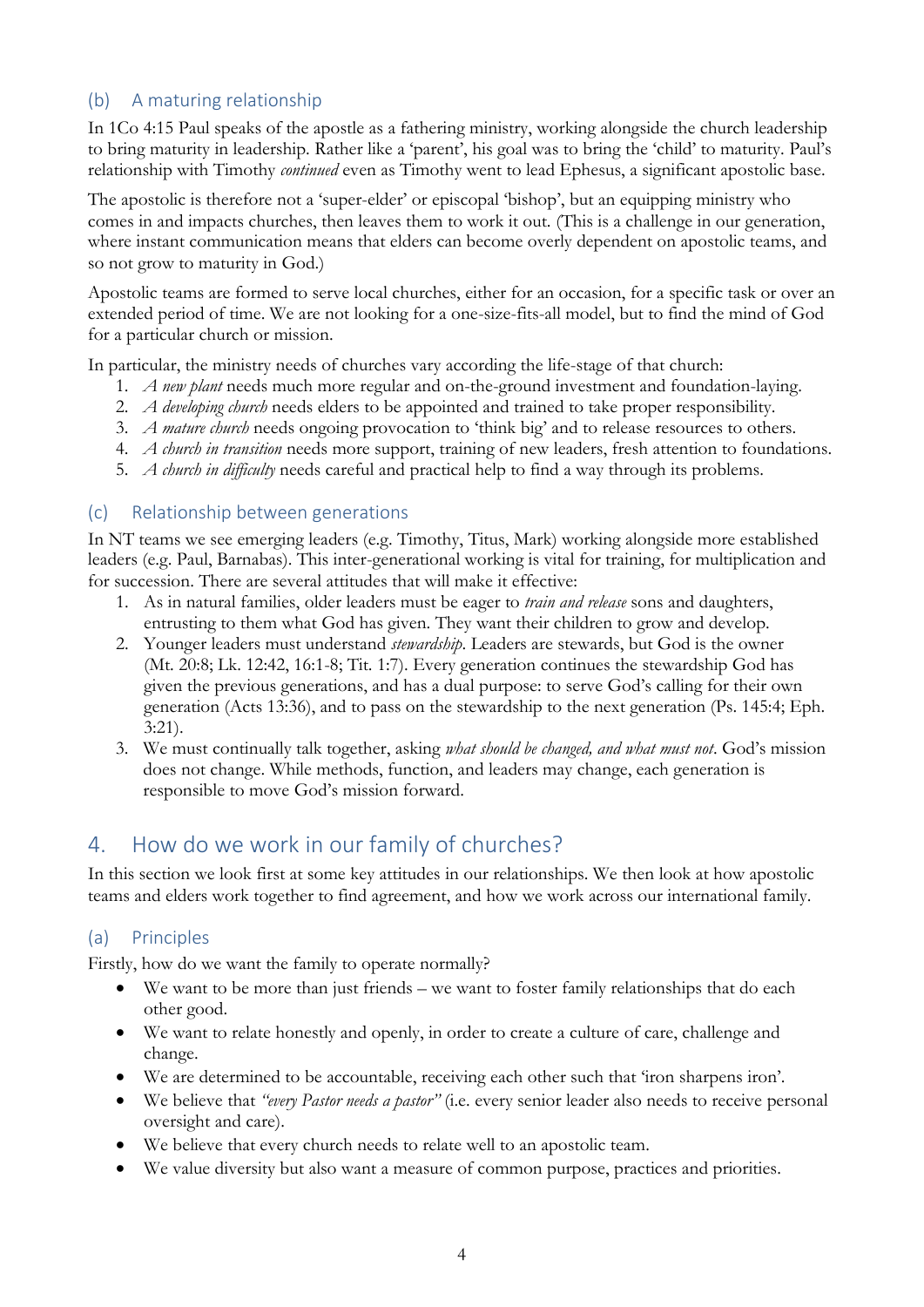- We operate under the leadership of the IAT, a council of national and sphere leaders who walk together in interdependence. Their authority is the authority of agreement, and they agree to talk together before making any changes in their own sphere that would affect international relationships.
- We have minimal central financing. Rather we encourage a culture in which churches financially honour the apostolic team and other ministry they receive, as well as releasing those ministries to expansion and mission.

## (b) Attitudes

- **We recognise that apostolic teams have authority from God:** The NT letters show us that the apostles and their teams made no apologies for exercising their authority with the churches, when they had concerns. They carried God's authority to intervene in issues like heresy, unresolved sin, and various local practices that cause disruption (1Cor. 4:14-17, 11:16, 16:10; 1Thess. 3:2-6; 1Tim. 1, 3). Although NT apostles placed a high value on relationships with local churches, their authority does not simply arise from a good relationship, but from their calling by God, which was then recognised by churches.
- **We act with humility, recognising that our culture shapes our perspective:** As God's Kingdom expands globally, cultural and generational differences will become apparent. We are all shaped by our culture, upbringing and experience! We must avoid the attempt to make Biblical truth submit to culture, and instead exercise sound principles of interpretation to determine what revelation was generationally and culturally shaped and what transcends culture. For example, as Paul and Peter (and others) grappled with the changing revelation of the gospel and its scope as they moved in the Gentile mission, they were willing to submit their theology to other mature leaders in the Lord rather than acting unilaterally. They were willing to be direct in addressing any problems they saw (Gal 2:11-14). For us, this includes more senior leaders, as well as learning from theologians of other cultures and generations.
- **We allow for diversity, and are sensitive to the effect of our actions on our whole family.** We are not seeking to impose a standard way of doing church; rather we seek to be a truly international family, understanding and honouring the various cultural expressions of God's family across our international family, while challenging one other to ensure we are building biblically and in line with our principles. Diversity will naturally lead to some tensions in our wider family, and so we wish to remain interdependent and accountable. If our perspectives or plans will impact negatively the wider family, we will not act in a unilateral way, and will want to talk to others within the family.

# (c) How we make decisions together in S&L

We have seen that 'apostles and elders' often came to decisions together, in Acts 15-like councils. In similar instances today, the leaders involved will gather and, with the aid of Holy Spirit, will seek the mind of God over the issue to bring resolution. Where doctrine is under discussion, such gatherings will naturally include those gifted as teachers. In the end, after a patient process, the acknowledged chairperson may need to make a ruling like James did in Acts 15:13-18 and seek agreement from the gathering.

The model of Acts 15 is helpful for showing how a council of apostles and elders should work out their differences through prayerful dialogue at national and regional levels.

*S&L faces a further question, which is how our various apostolic families around the world are to relate and to work through their differences. What do we do when an apostle and his sphere work through an important issue in a relational way and reach some conclusion, but then another apostle/sphere disagree with that decision or reach a different conclusion?* 

Early church history may give us some precedent. In early church history, church councils (similar to the Acts 15 Council) met separately in various regions, but then communicated their decisions to each other with a view to securing common policy and discipline. They recognised their mutuality and interdependence.